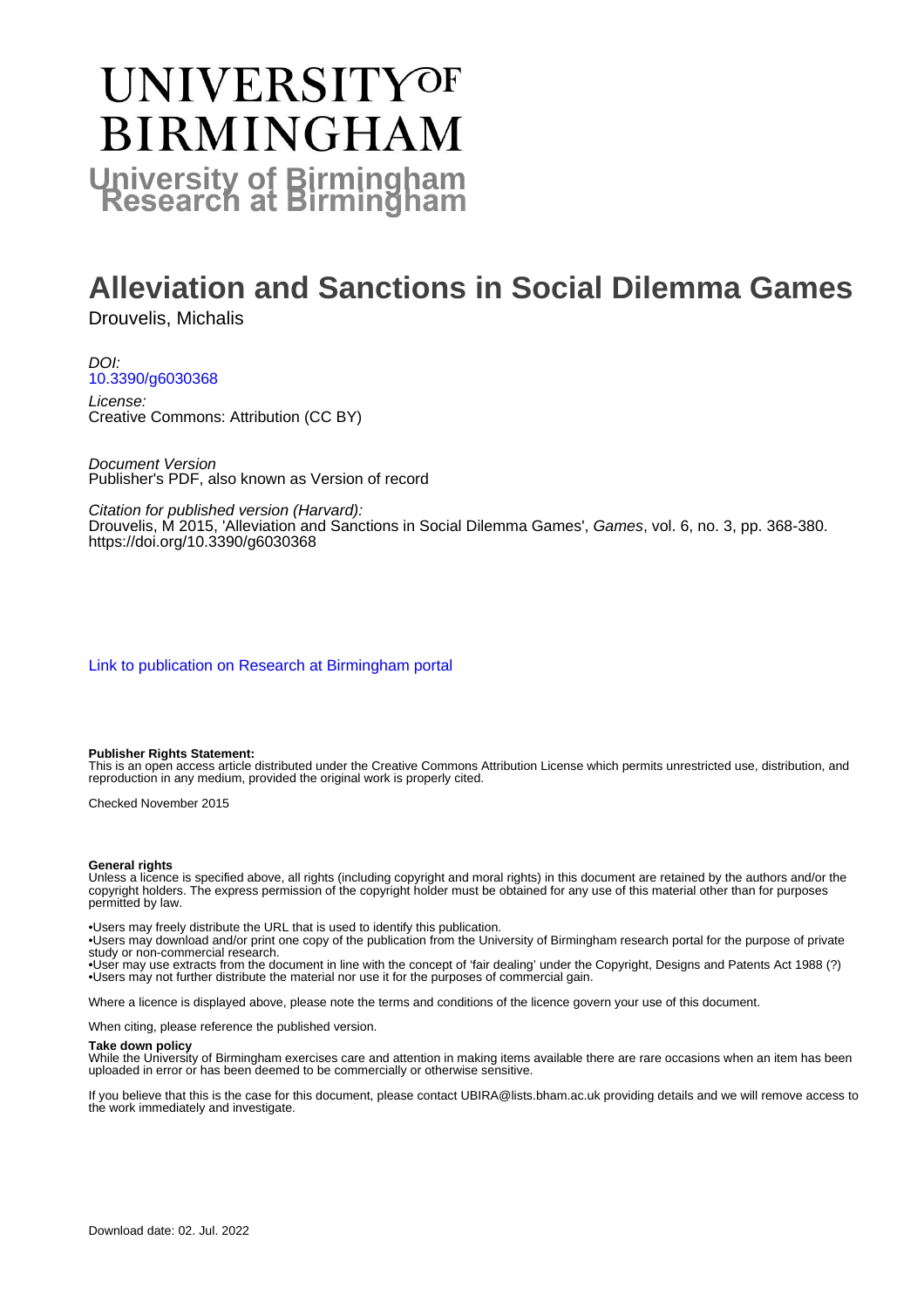

*Article*

# **Alleviation and Sanctions in Social Dilemma Games**

## **Michalis Drouvelis**

Department of Economics, University of Birmingham, Edgbaston, Birmingham B15 2TT, UK; E-Mail: m.drouvelis@bham.ac.uk; Tel.: +44-(0)-121-4146040

Academic Editor: Ananish Chaudhuri

*Received: 29 June 2015 / Accepted: 16 September 2015 / Published: 21 September 2015* 

**Abstract:** This paper reports an experiment which compares behaviour in two punishment regimes: (i) a standard public goods game with punishment in which subjects are given the opportunity to punish other group members (democratic punishment regime) and (ii) a public goods game environment where all group members exogenously experience an automatic reduction of their income (irrespective of their behaviour) and are given the opportunity to alleviate the automatic penalty (undemocratic punishment regime). We employ a within-subjects design where subjects experience both environments and control for order effects by alternating their sequence. Our findings indicate that average contributions and earnings in the undemocratic punishment environment are significantly lower relative to the standard public goods game with punishment. We also observe that in the undemocratic environment average contributions decay over time only when subjects have experienced the standard public goods game with punishment. As a result, alleviation is significantly less when subjects have experienced the standard public goods game with punishment compared to when they do not have such experience. However, the assignment of punishment is robust irrespective of the order in which the games are played.

**Keywords:** cooperation; reciprocity; alleviation; sanctions; public good experiments

**JEL Codes:** C9; D7; H4

## **1. Introduction**

A central theme in the behavioural sciences is the examination of the ability of punishment regimes, where sanctioning is assigned endogenously by group members to their peers, to regulate self-interested behaviour in social dilemma games (as in [1,2]). We refer to these environments as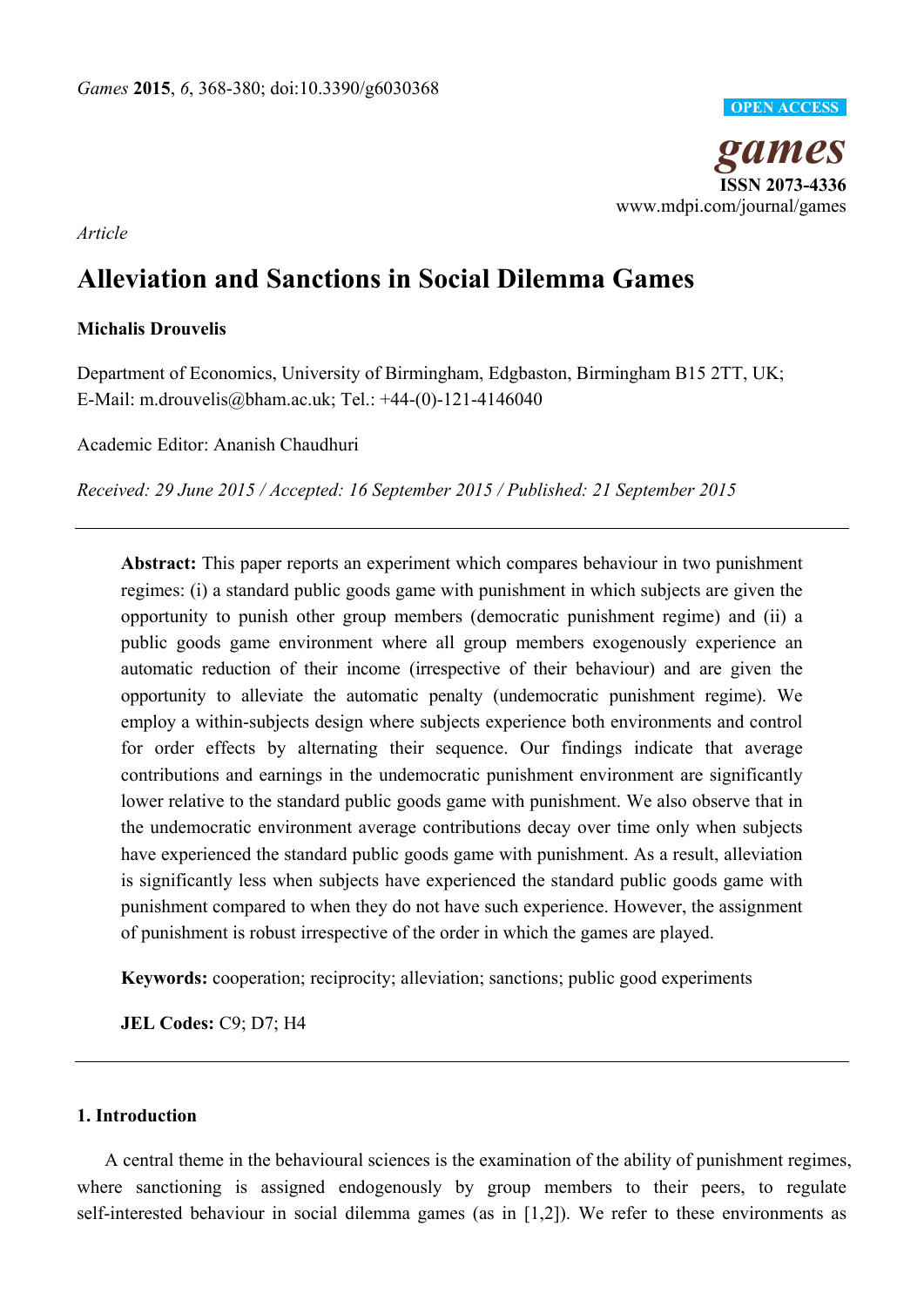$\overline{a}$ 

"democratic punishment regimes". Numerous laboratory experiments on public goods have shown that such democratic punishment regimes foster high cooperation rates (for recent overviews, see [3,4]). However, this cooperation enhancing effect has been found to be sensitive to a number of factors, such as low effectiveness of punishment (see [5–8]), second-round punishment opportunities (see [9–11]), and antisocial punishment (see [4,12,13]). The evidence from these experiments suggests that, under certain conditions, peer punishment can have little or negative effect on cooperation. The aim of this paper is to explore experimentally how subjects respond in a democratic punishment regime when they have experience with an undemocratic punishment regime and *vice versa*.

To generate an undemocratic punishment regime, we propose a variant of the standard punishment game, which we refer to as the "default punishment game". In this game, group members participate in a two-stage game. In the first stage, they are engaged in a standard linear public goods game, in which they have to decide how much of their initial endowment they are willing to contribute to the public good (see [14]). The game is parameterized so that it captures the tension between personal interests and social benefits. At the beginning of the second stage, we introduce a new element: each group member's income is *exogenously* reduced by a fixed automatic penalty imposed on them—the default punishment. This implies that all group members unconditionally receive a decrease in their monetary income, irrespective of their first stage behaviour. During the second stage, after contribution decisions have been anonymously revealed, subjects are given the opportunity to alleviate the exogenous default punishment of others at some cost to themselves. Our environment has the interesting feature that the fixed income reduction does not depend on the individual behaviour. The automatic penalty is undemocratic in the sense that it is exogenously implemented and the sanctioning mechanism is not being any more social as it cannot identify individual defectors or cooperators.<sup>1</sup> We thus assume that our punishment regime generates a less democratic environment in relation to the standard punishment game where punishment is meted out endogenously by group members.

Our paper is also related to the literature examining behaviour in situations where subjects are given the possibility (typically using voting procedures) to choose the public goods game environment they would like to interact in, as well as the punishment rules governing these environments (e.g.,  $[16-19]$ ).<sup>2</sup> In sum, this literature suggests that letting subjects democratically choose which regime they prefer positively affects cooperative behaviour.

In our paper, the automatic penalty is exogenously assigned to all group members (including those with cooperative attitudes) and it is in this respect that our punishment regime is undemocratic. By having subjects experience an undemocratic punishment environment before they play the standard punishment game, we can assess whether our undemocratic environment impacts on individuals'

<sup>1</sup> The effects of blind punishment on public good provision have been recently studied by [15]. In particular, they use a punishment mechanism based on random exclusions. Yet, their design is distinctive to ours in two main respects concerning the rules governing the implementation of punishment. First, their punishment scheme is still social and pursues a collective goal. Good teams were never punished under their sanctioning system. Second, unlike our experiment where subjects are given the opportunity to alleviate the automatic penalty, in their design there is no second stage in which individuals can correct the unfairness of the blind punishment. Their findings suggest that random exclusions generate more public good provision (compared to a standard public good game without punishment) and promote efficiency in a significant way.

<sup>2</sup> For a review of the experimental literature on the workings of democratic institutions, see [20].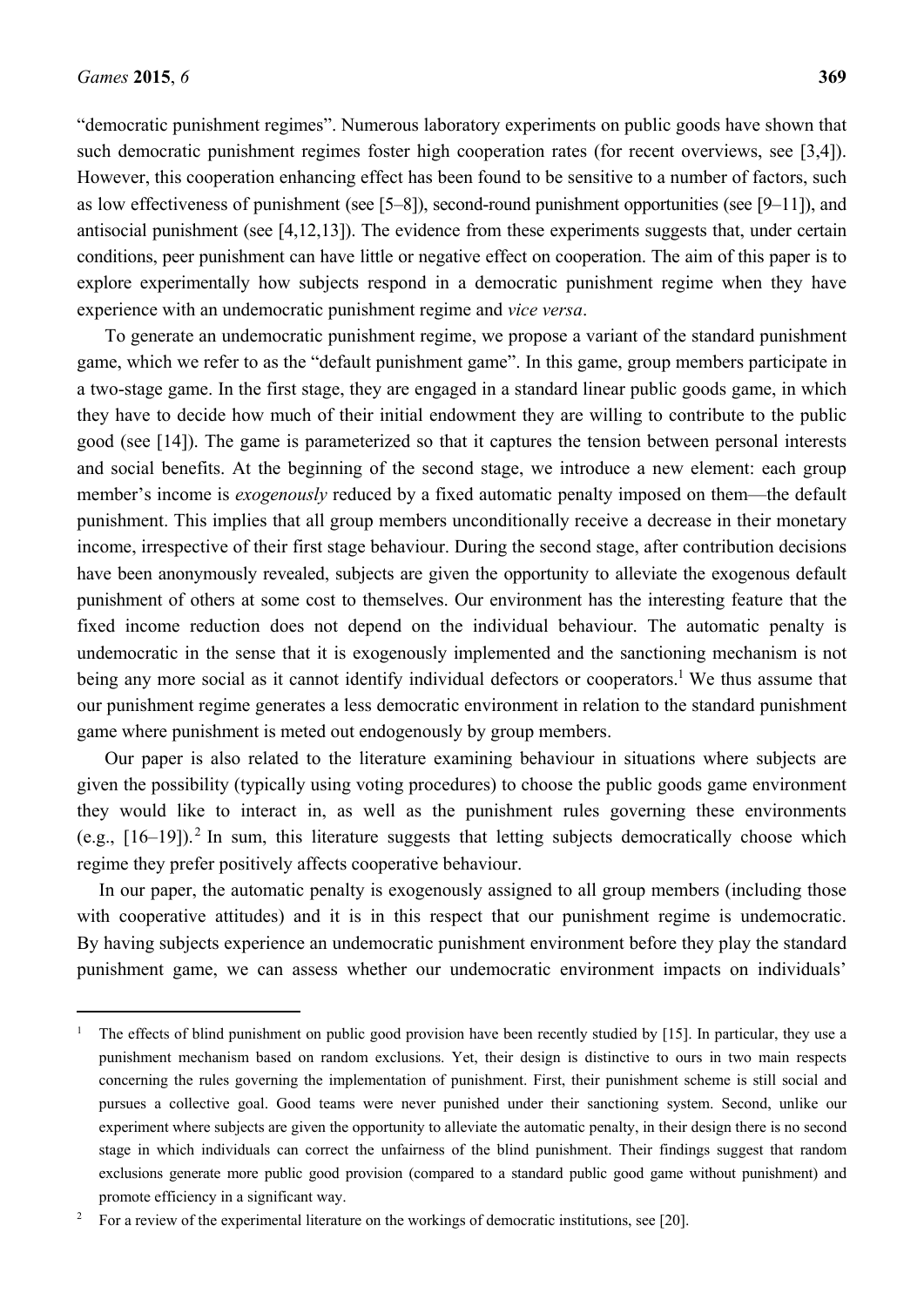expectations of how punishment works. We also reverse the order of the two games. This allows us to test whether, and if so how, experience of a democratic punishment regime affects behaviour in the undemocratic punishment regime.

Our findings indicate that more pronounced detrimental effects on behaviour are present in the undemocratic punishment regime when subjects have experienced the democratic punishment regime. However, this is not the case for the democratic punishment regime where behaviour is not affected by the experience (or not) of the undemocratic default punishment game. Overall, we find that performance in the undemocratic punishment regime is worse in relation to the democratic one.

The remainder of the paper is organised as follows. Section 2 presents the design and the procedures of the experiment. Section 3 reports the results and Section 4 concludes.

#### **2. Experimental Design and Procedures**

#### *2.1. Experimental Design*

To address our research questions, we implemented a within-subjects design which consists of two conditions: the "default punishment condition" (D-condition) and the "standard punishment condition" (S-condition). We alternated the order of the two conditions, enabling us to control for potential order effects. This resulted in including two sequences in our experiment: the DS sequence, in which the D-condition is followed by the S-condition and the SD sequence, in which the S-condition is followed by the D-condition.

In each condition, subjects interacted in a two-stage game for 10 periods. The group composition remained fixed across all 20 periods within a sequence (Partners' matching protocol). The first stage of the game was common to both conditions involving a voluntary contributions mechanism game with linear payoffs. During the first stage, subjects, being randomly assigned to a four-person group, are privately endowed with 20 tokens each and have to decide how many of these to keep for themselves and how many to contribute to a public good (described to subjects as "project"). For each token kept, each subject earns 1 Money Unit (MU); whereas, for each token contributed the return is equal to 0.5 MUs, resulting in a total of 2 MUs for the whole group. Subjects make their decisions simultaneously and in private. At the end of the first stage they are informed about the sum of the contributions to the public good made by the whole group and about their own first stage income. The payoff function for a given subject in the first stage is given by Equation (1):

$$
\pi_i^1 = 20 - g_i + 0.5 \cdot (g_i + \sum_{j=1}^3 g_{j \neq i})
$$
\n(1)

where  $g_i$  ( $0 \le g_i \le 20$ ) denotes the number of tokens contributed to the public good by group member *i*.

After the first stage has finished, a second stage follows. The structure of the second stage differs between the D-condition and the S-condition. We thus discuss the second stage of each condition in turn.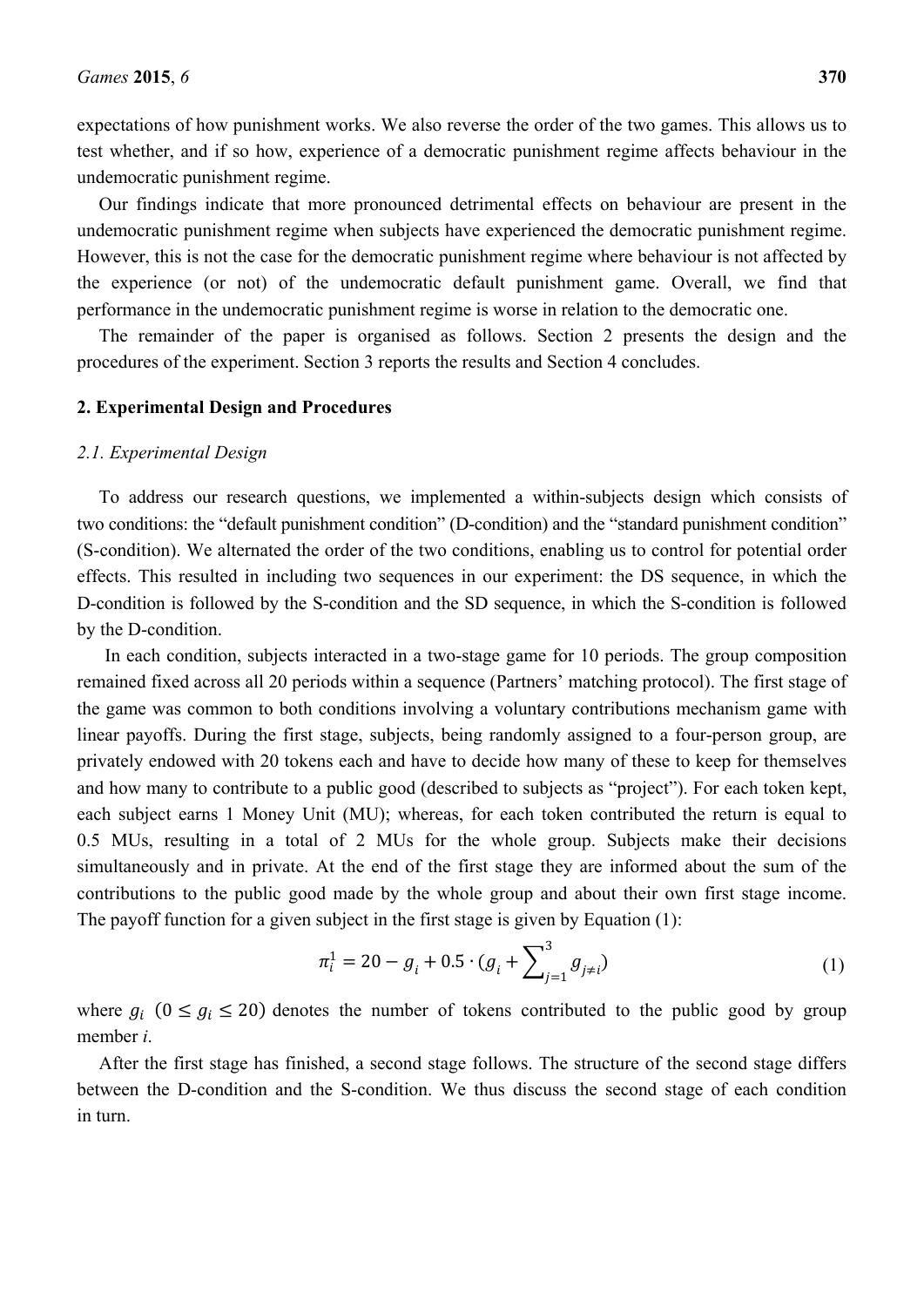#### 2.1.1. The D-Condition

At the beginning of the second stage of the D-condition, all group members incur an automatic penalty irrespective of their first stage contributions, which we refer to "default punishment".<sup>3</sup> In this stage, a group member can see the profile of contributions of the other three group members and is given the opportunity to alleviate the automatic penalty of other group members. Alleviating the automatic penalty is costly for the person who alleviates, but beneficial for the person receiving the alleviation. Subjects could assign between 0 and 2 adjustment points to each other group member. Assignment of adjustment points costs the person who alleviates 1 MU; whereas the impact of assigning one adjustment point is equal to 3 MUs.

In our experiment, the automatic penalty was set equal to 10 MUs. We did so for two reasons. First, complete alleviation of the automatic penalty was possible only if the majority of the group members decided to assign adjustment points. Since each group member can assign up to 2 adjustment points, with each point decreasing the automatic penalty by 3 MUs, the automatic penalty is fully alleviated only if two or more group members assign the total amount of points they control. Second, we did not want to create a situation where subjects would be very likely to end up with substantial losses due to the automatic penalty at the end of the experiment. In this case, subjects would receive a large lump sum payment to cover possible losses in the D-condition, which could affect their behaviour.

The payoff function for a given subject in the D-condition is given by Equation (2):

$$
\pi_i = \pi_i^1 - 10 - \sum_{j \neq i} p_{ij} + 3 \cdot \sum_{j \neq i} p_{ji}
$$
 (2)

where  $\pi_i^1$  denotes the first stage income (as indicated in Equation (1)),  $p_{ij}$  denotes the number of adjustment points that group member  $i$  assigns to group member  $j$  and  $p_{ji}$  denotes the number of points assigned by *j* to *i*. Note that if a subject received more adjustment points than the automatic penalty, their income could not increase by this extra amount.

At the end of the second stage, subjects were informed about their own cost of assigning adjustment points, the total number of adjustment points assigned to them, and their earnings. No information about the number of adjustment points received by each group member was available.

#### 2.1.2. The S-Condition

 $\overline{a}$ 

Contrary to the D-condition, the second stage of the S-condition does not include any automatic penalty. After a group member observes the profile of contributions of the other three group members from the first stage, s/he is given the opportunity to decrease each other group members' income by assigning adjustment points. The assignment of adjustment points is costly both for the punisher and the recipient of the punishment. Each adjustment point assigned costs the punisher 1 MU. For each adjustment point, the recipient's income decreases by 3 MUs. As in the D-condition, subjects can assign up to 2 adjustment points. The payoff function for a given subject in the D-condition is given by Equation (3):

<sup>3</sup> In the instructions, at the beginning of the second stage, we specify that the default punishment applies to each group member. In particular, we mention "Regardless of contributions, you will also receive an automatic penalty of 10 Money Units." A copy of the instructions used in the experiment is provided in the Supplementary Material.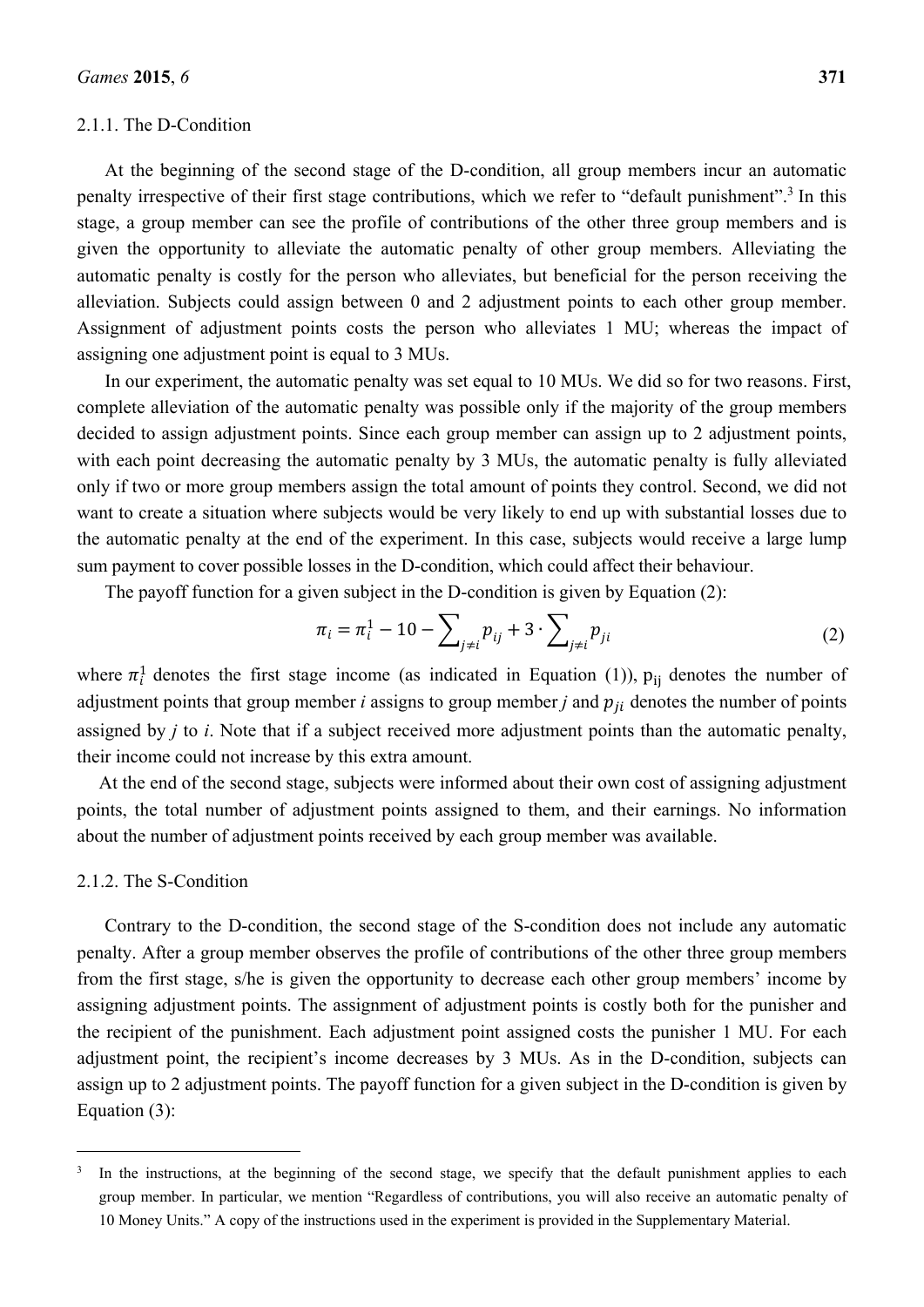$$
\pi_i = \pi_i^1 - \sum_{j \neq i} p_{ij} - 3 \cdot \sum_{j \neq i} p_{ji}
$$
 (3)

where  $\pi_i^1$  denotes the first stage income (as indicated in equation (1)),  $p_{ij}$  denotes the number of adjustment points that group member *i* assigns to group member *j* and  $p_{ji}$  denotes the number of points assigned by *j* to *i*.

At the end of the second stage, subjects received the same feedback information as in the D-condition. Note also that, in both conditions, subject-specific reputations cannot develop across periods, since subject *i* does not have the information to construct a link between individual contributions of subject *j* across periods. Since subject-specific reputations cannot build up, the possibility that player *i* assigns adjustment points to player *j* in period *t* for contribution decisions made in a previous period from *t* is ruled out.

Conditional on each group member *i* being motivated to maximise Equations (2) and (3), the unique subgame perfect equilibrium requires that, in both conditions, each group member free rides completely in the first stage and refrains completely from assigning adjustment points in the second stage.

#### *2.2. Procedures*

All sessions took place in April and May 2008 in the Centre for Decision Research and Experimental Economics (CeDEx) lab. Recruitment was conducted via the software ORSEE ([21]) at the University of Nottingham using subjects from a university-wide pool of registered students. All conditions were computerized and programmed with the software z-Tree ([22]). At the beginning of each sequence, subjects received instructions for the first condition and at the end of it for the second condition. Subjects were informed that the session consists of two conditions in order to reduce the possibility for having wrong expectations about the nature of the experiment. However, they were not told what will happen in the second condition. All participants answered several test questions, concerning the calculation of payoffs for various hypothetical configurations of behaviour. None of the conditions proceeded until every subject had answered these questions correctly. Each of the two sequences was conducted twice, yielding a total of 4 sessions. In the DS sequence 40 subjects participated, resulting in 10 independent observations; while in the SD sequence 36 subjects participated, resulting in 9 independent observations.

At the end of a sequence, subjects were privately paid according to their accumulated earnings from all 20 periods, using an exchange rate of £0.015 per MU. Average earnings per sequence were as follows: £10.45 for the DS sequence and £9.48 for the SD sequence. Sessions lasted, on average, 75 min.

#### **3. Results**

#### *3.1. Contribution Levels*

Finding 1. (a) Average contributions are significantly lower in the D-condition compared to the S-condition within a given sequence. (b) In the D-condition, average contributions decline over time only when subjects already have experienced the S-condition.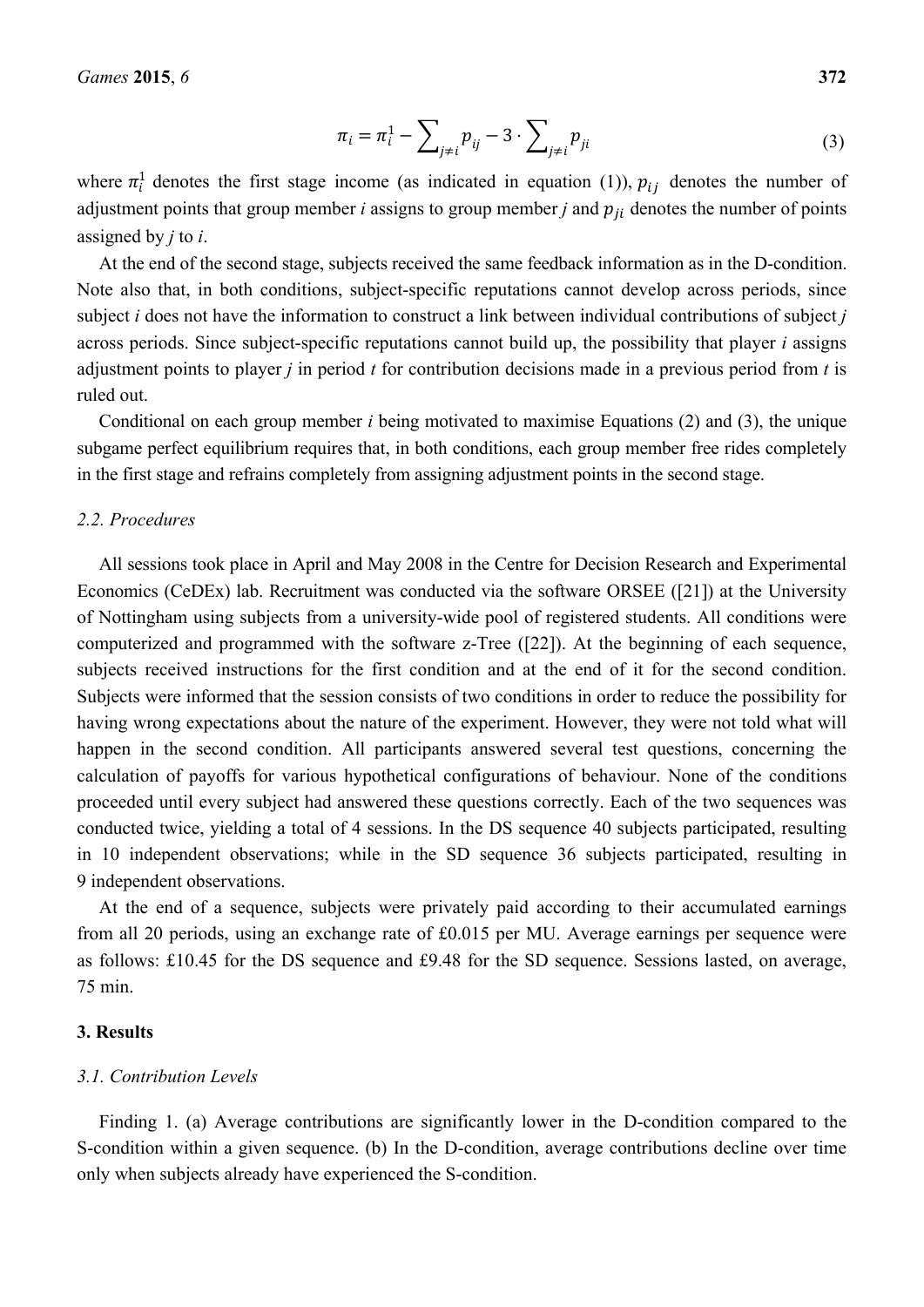$\overline{a}$ 

*Support.* We begin our data analysis by looking at how contribution levels evolved in each sequence. Data are presented as the amount of tokens contributed to the group account. Starting with the DS sequence, we find that subjects' mean contributions were 13 and 15.09 tokens for the D- and the S-conditions, respectively. Regarding the SD sequence, average contributions across all ten periods were 13.29 tokens for the S-condition and 10.18 tokens for the D-condition. Figure 1 shows the evolution of average contribution levels in each sequence separately. In each panel, we report the mean contributions across periods for each condition, the corresponding standard deviation and the p-values from a Wilcoxon signed-rank test for within sequence comparisons.4



**Figure 1.** Time series of average contributions for the DS and SD sequences.

Figure 1 shows that contributions over time are stable in both of the S-conditions in either sequences. This is in line with existing findings in the literature of public good games with punishment (e.g., [1]). However, we observe that the contribution patterns of the D-conditions are not stable over time. In the SD sequence, contributions initially increase during the first half of the D-condition and then follow a decaying pattern over the second half. In the DS sequence, we observe that contributions decline over time. By performing a Wilcoxon sign rank test, we find significant within-subject differences across conditions in each sequence. Specifically, in relation to the S-condition, subjects contribute significantly less in the D-condition of the DS sequence  $(p = 0.05)$  and of the SD sequence  $(p = 0.05)^5$ 

<sup>4</sup> Note that since subjects' matching was fixed across all periods within a sequence, we treat each matching group as the unit of independent observation.

<sup>5</sup> By contrast, in all but one between-subject comparisons we do not obtain significant differences in contributions  $(p > 0.37)$ . The only exception is the comparison of the S-condition (DS sequence) with the D-condition (SD sequence) where average contributions are significantly higher in the former relative to the latter condition ( $p = 0.07$ ).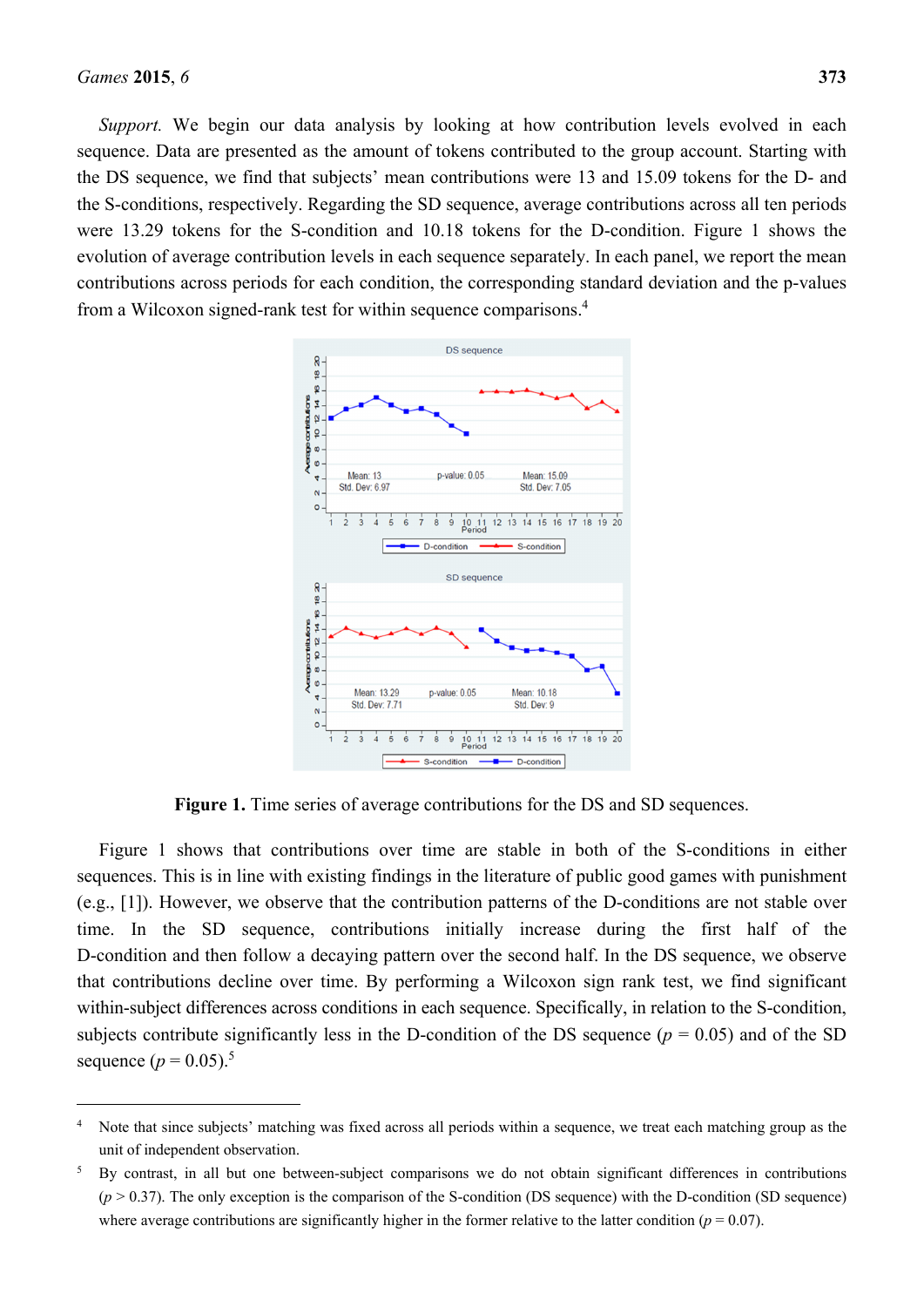$\overline{a}$ 

Our econometric analysis corroborates these findings when we perform OLS regressions that test for differences across conditions within each sequence, controlling for time trends.<sup>6</sup> We estimate four OLS regressions, in which the dependent variable is the contribution to the group account. In Models (1a) and (1b) we focus on the DS sequence and in Models (2a) and (2b) we focus on the SD sequence. The independent variables for Models (1a) and (2a) consist of a dummy variable for a condition and period, which is equal to the actual number of periods. In Models (1a) and (1b) the dummy variable called "S-condition" is equal to 1 for the S-condition and 0 for the D-condition, whereas in Models (2a) and (2b) the dummy variable called "D-condition" is equal to 1 for the D-condition and 0 for the S-condition. We include the interaction between the treatment dummy and period in Models (1b) and (2b). The regression results are reported in Table 1.

|                             | Dependent Variable: Contribution to the Group Account |                        |                        |                        |
|-----------------------------|-------------------------------------------------------|------------------------|------------------------|------------------------|
|                             | <b>DS</b> Sequence                                    |                        | <b>SD</b> Sequence     |                        |
|                             | Model $1(a)$                                          | Model $1(b)$           | Model $2(a)$           | Model $2(b)$           |
| S-condition                 | $2.09$ ** $(0.833)$                                   | $2.142**$ (0.831)      |                        |                        |
| D-condition                 |                                                       |                        | $-3.117$ ** $(1.063)$  | 0.719(1.785)           |
| Period                      | $-0.287(0.190)$                                       | $-0.282(0.217)$        | $-0.428$ *** (0.088)   | $-0.080(0.169)$        |
| S-condition $\times$ Period |                                                       | $-0.009(0.130)$        |                        |                        |
| D-condition $\times$ Period |                                                       |                        |                        | $-0.697*(0.318)$       |
| Constant                    | $14.579$ *** $(1.195)$                                | $14.553$ *** $(1.252)$ | $15.647$ *** $(2.002)$ | $13.730$ *** $(1.522)$ |
| Obs.                        | 800                                                   | 800                    | 720                    | 720                    |

**Table 1.** Differences in contribution levels within a sequence—Regression results.

Note: OLS estimates. Robust standard errors (clustered on independent matching groups) are presented in parentheses. In Models (1a) and (1b) the dummy variable called "S-condition" is equal to 1 for the S-condition and 0 for the D-condition, whereas in Model (2a) and (2b) the dummy variable called "D-condition" is equal to 1 for the D-condition and 0 for the S-condition. The variable "Period" is equal to the actual number of periods. \* denotes significance at the 10-percent level, \*\* denotes significance at the 5-percent level and \*\*\* denotes significance at the 1-percent level.

The regression coefficients of Models (1a) and (1b) indicate that subjects contribute significantly more in the S-condition relative to the D-condition of the DS sequence. Additionally, we find no significant time trends for the evolution of contributions in the D-condition as well as in the S-condition (as the variable "Period" and the interaction term between the dummy variable "S-condition" and "Period" are not statistically significant at conventional levels). When we look at Model (2a), we find that contributions are significantly lower in the D-condition compared to the S-condition of the SD sequence. Furthermore, in Model (2b), we find that contributions do not decline over time in the S-condition (as the variable "Period" is insignificant). However, the contribution pattern seems to be different in the D-condition (as the interaction term between the treatment dummy variable "D-condition" and "Period" is negative and statistically significant). When we perform a post-estimation test for the variables "Period" and the respective interaction term, we find that contributions are decaying over time in the D-condition ( $p = 0.00$ ).

<sup>6</sup> We obtain similar results when we estimate linear mixed and Tobit regression models. We report these regressions in Appendix A (see Tables A1 and A2, respectively).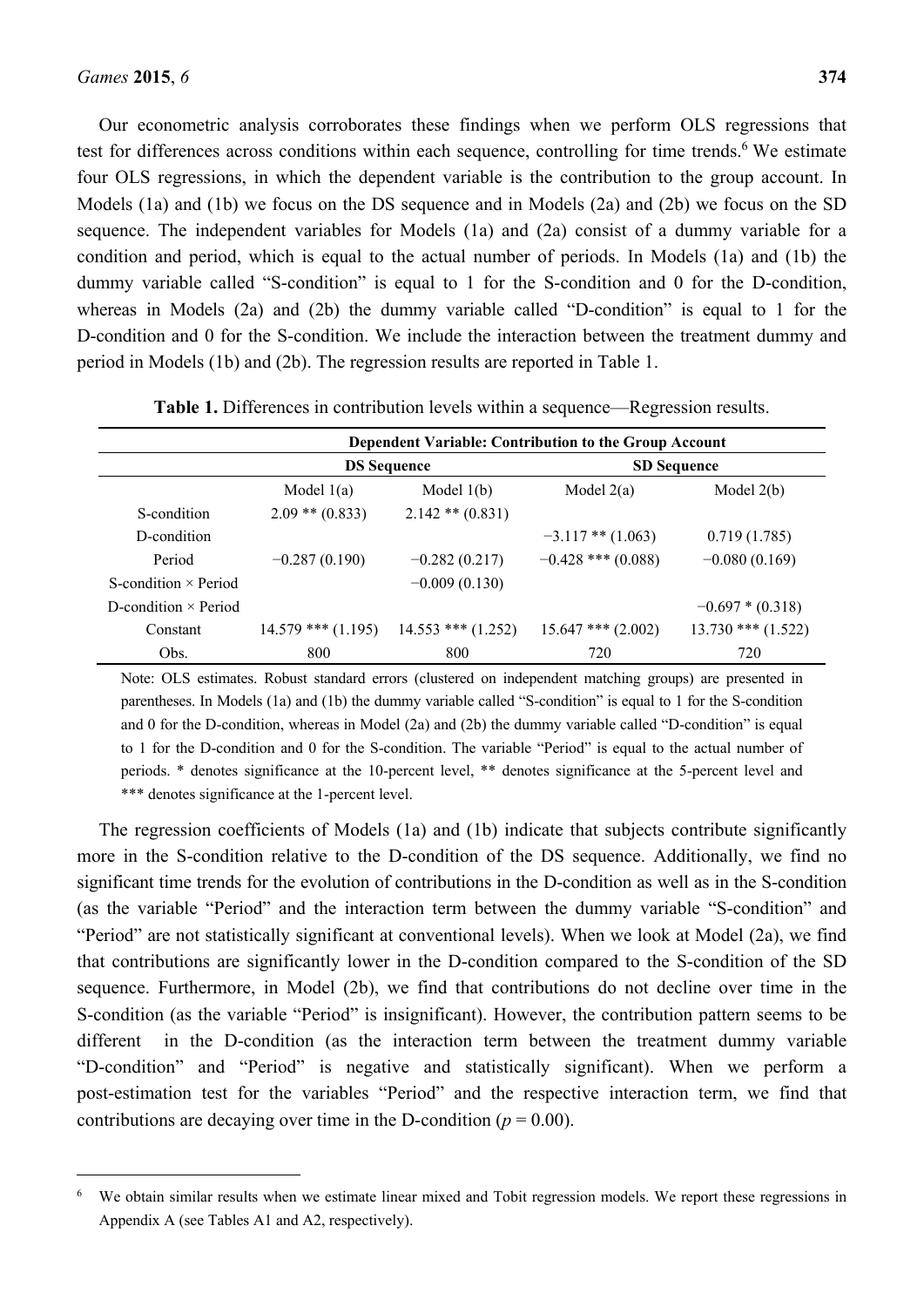#### *3.2. Alleviation and Sanctions*

Finding 2: (a) Subjects alleviate significantly more in the D-condition of the DS sequence compared to the D-condition of the SD sequence. (b) Subjects do not sanction significantly differently in the S-condition of the DS sequence compared to the S-condition of the SD sequence.

*Support.* We next turn our attention to how alleviation and sanctions were assigned in the respective conditions. We first examine whether the alleviation functions differ by estimating an ordered probit regression model which controls for factors that are likely to affect alleviation behaviour such as positive and negative deviations. As dependent variable, we include the number of points that player *i* assigns to player *j*. The independent variables consist of: "Player *j*'s absolute negative (contribution) deviation", "Player *j*'s positive (contribution) deviation", and the dummy variable called "D-condition" (DS sequence)". We also include two interaction terms, which indicate whether the slope of the alleviation function differs with respect to negative and positive deviations across the two D-conditions. Note that all deviations are calculated with respect to the player *i*'s contribution. The variable "Player *j*'s absolute negative (contribution) deviation" is the absolute value of the actual deviation of player *j* 's contribution from player *i*'s contribution, when player *j* 's contribution is below player *i*'s contribution; and zero otherwise. The variable "Player *j*'s positive (contribution) deviation" is constructed in an analogous way. The dummy variable "D-condition (DS sequence)" equals 1 for the D-condition of the DS sequence and 0 for the D-condition of the SD sequence.

Table 2 reveals two important observations. First, the coefficient of the dummy variable "D-condition (DS sequence)" has a positive sign and is statistically significant at the 5% level, implying that the intercept of the alleviation function is different across our two sequences. This implies that subjects in the D-condition of the DS sequence alleviate more points compared to subjects in the D-condition of the SD sequence. Additionally, the coefficients of the interaction term between negative deviations and the dummy variable "D-condition (DS sequence)" is negative and statistically significant at the 1% level, suggesting that the slope of the alleviation function is steeper in the D-condition of the DS sequence compared to the D-condition of the SD sequence. This is not the case for positive deviations where the slope of the alleviation function does not differ across sequences.

We next analyse punishment behaviour by contrasting second stage behaviour in the S-condition of the SD condition versus the S-condition of the DS sequence. To do this, we estimate an ordered probit model which controls for factors that are likely to affect punishment behaviour such as positive and negative deviations. As dependent variable, we include the number of points that player *i* assigned to player *j*. The independent variables consist of: '"Player *j*'s absolute negative (contribution) deviation", "Player *j*'s positive (contribution) deviation", and the dummy variable called "S-condition (SD sequence)". We also include two interaction terms, which indicate whether the slope of the punishment function differs with respect to negative and positive deviations across the two S-conditions. Note that all deviations are calculated with respect to the player *i*'s contribution. The variables "Player *j*'s absolute negative (contribution) deviation" and "Player *j*'s positive (contribution) deviation" are defined as above. The dummy variable "S-condition (SD sequence)" equals 1 for the S-condition of the SD sequence and 0 for the S-condition of the DS sequence.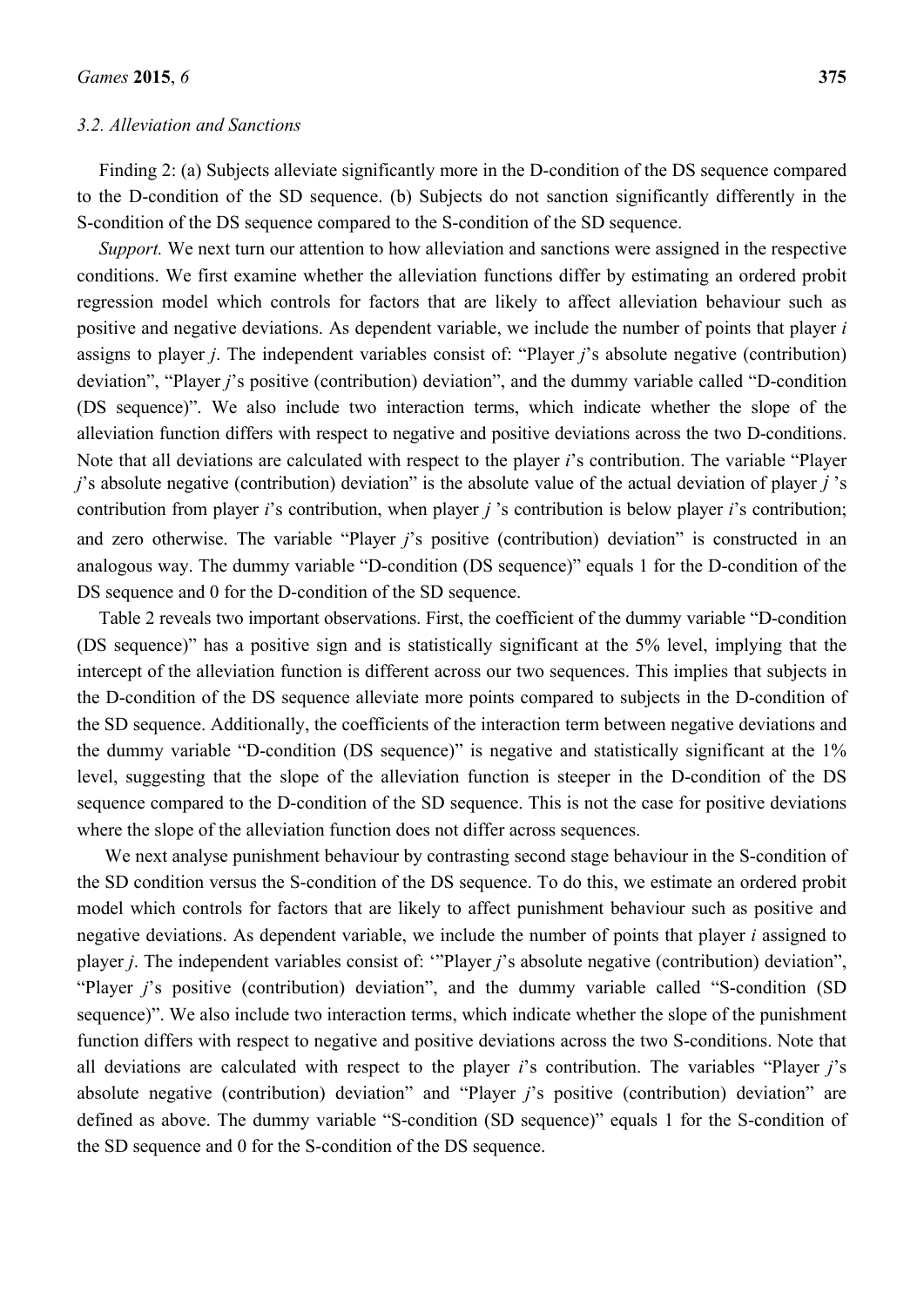|                                                                | <b>Dependent Variable: Alleviation</b><br>Assigned by Player <i>i</i> to player <i>j</i> |
|----------------------------------------------------------------|------------------------------------------------------------------------------------------|
| Player <i>j</i> 's absolute negative (contribution) deviation  | $-0.040(0.030)$                                                                          |
| Player $j$ 's positive (contribution) deviation                | $-0.010(0.021)$                                                                          |
| D-condition (DS sequence)                                      | $0.759$ ** $(0.334)$                                                                     |
| D-condition (DS sequence) $\times$ Absolute negative deviation | $-0.133$ *** (0.036)                                                                     |
| D-condition (DS sequence) $\times$ Positive deviation          | $-0.039(0.027)$                                                                          |
| Obs.                                                           | 2280                                                                                     |

|  |  | Table 2. The alleviation function—Regression results. |  |
|--|--|-------------------------------------------------------|--|
|  |  |                                                       |  |

Notes: Ordered probit estimates. Standard errors are presented in parentheses (clustered on independent matching groups). The variable "Player *j*'s absolute negative (contribution) deviation" is the absolute value of the actual deviation of player *j*'s contribution from player i's contribution, when player *j*'s contribution is below player *i*'s contribution; and zero otherwise. The variable "Player *j*'s positive (contribution) deviation" is constructed in an analogous way. The dummy variable "D-condition (DS sequence)" equals 1 for the D-condition of the DS sequence and 0 for the D-condition of the SD sequence. \*\* denotes significance at the 5-percent level, and \*\*\* at the 1-percent level.

The results from Table 3 indicate that the vertical intercept of the punishment function does not differ across the two sequences, since the coefficient of the dummy variable "S-condition (SD sequence)" is not statistically significant. The coefficients of the interaction terms are also insignificant, implying that the slope of the punishment function with regard both to negative and positive deviations is the same, irrespective of the sequence. The only variable that has a significant effect on the assignment of punishment is the absolute negative deviation from the punisher's contributions: a subject punishes a co-player more, the less the co-player contributes relative to the punisher. This is in line with previous literature from public good games (e.g., [1,23]) indicating that the punishment function is negatively sloped.

|                                                                | <b>Dependent Variable: Punishment</b><br>Assigned by Player <i>i</i> to Player <i>j</i> |
|----------------------------------------------------------------|-----------------------------------------------------------------------------------------|
| Player <i>j</i> 's absolute negative (contribution) deviation  | $0.153$ *** $(0.025)$                                                                   |
| Player $j$ 's positive (contribution) deviation                | $-0.027(0.021)$                                                                         |
| S-condition (SD sequence)                                      | 0.181(0.263)                                                                            |
| S-condition (SD sequence) $\times$ Absolute negative deviation | 0.002(0.028)                                                                            |
| S-condition (SD sequence) $\times$ Positive deviation          | $-0.008(0.026)$                                                                         |
| Obs.                                                           | 2,280                                                                                   |

**Table 3.** The punishment function—Regression results.

Notes: Ordered probit estimates. Standard errors are presented in parentheses (clustered on independent matching groups). The variable "Player *j*'s absolute negative (contribution) deviation" is the absolute value of the actual deviation of player *j*'s contribution from player *i*'s contribution, when player *j*'s contribution is below player *i*'s contribution; and zero otherwise. The variable "Player *j*'s positive (contribution) deviation" is constructed in an analogous way. The dummy variable "S-condition (SD sequence)" equals 1 for the S-condition of the SD sequence and 0 for the S-condition of the DS sequence. \*\*\* denotes significance at the 1-percent level.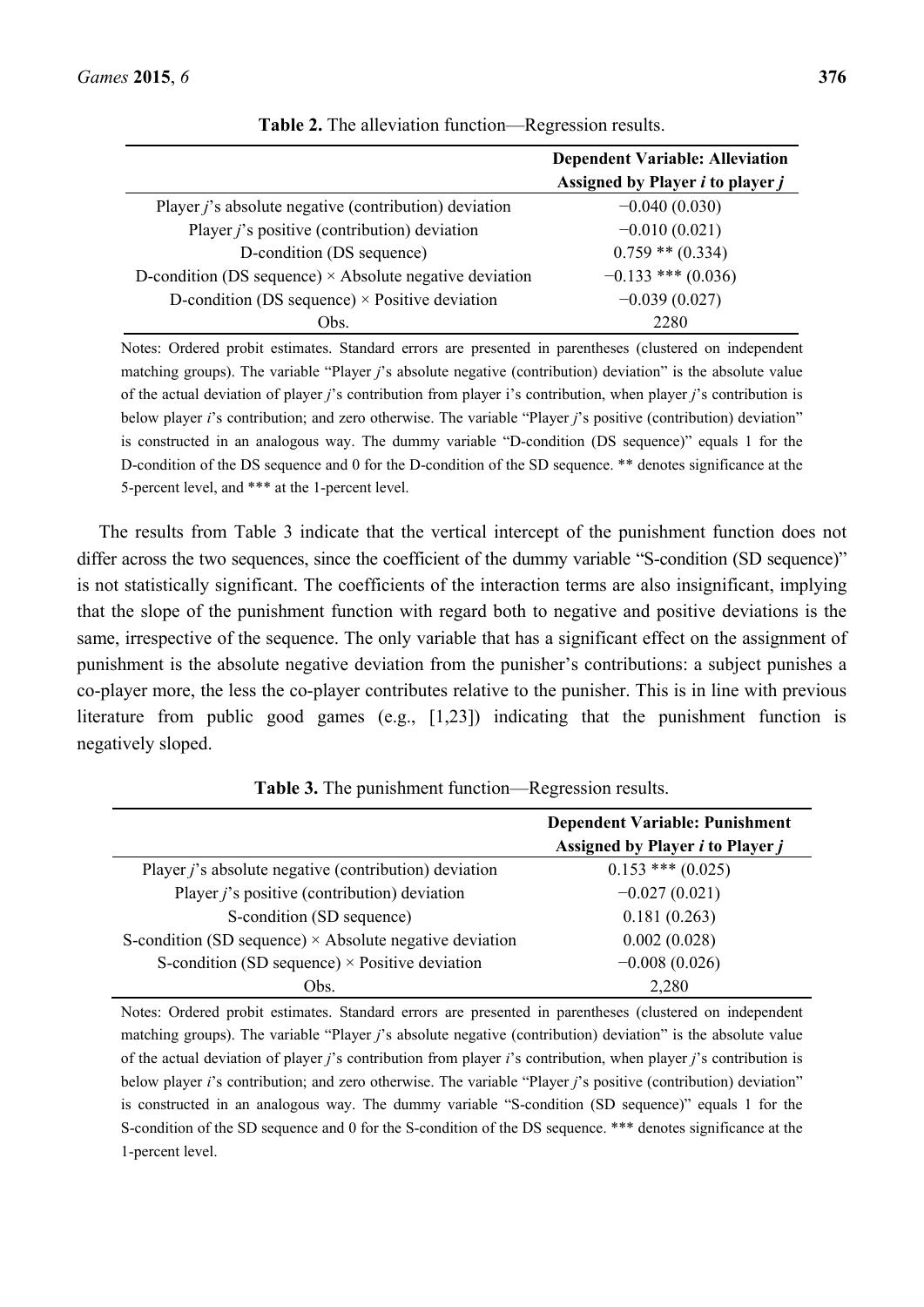#### *3.3. Average Earnings*

Finding 3: Average earnings are significantly lower in the D-condition compared to the S-condition within a given sequence.

*Support.* In this section we explore how efficiency (as measured by subjects' net average earnings) was determined in each condition. Table 4 presents the average net earnings in each condition and sequence, separately.

|             | <b>D-Condition</b> | <b>S-Condition</b> |
|-------------|--------------------|--------------------|
| DS sequence | 25.88 (7.80)       | 31.75 (7.28)       |
| SD sequence | 22.16 (10.04)      | 29.07 (8.83)       |

**Table 4.** Average earnings for each condition and sequence.

Note: Earnings are measured in Money Units (MUs). Standard deviations in parentheses.

In either sequences the S-condition yields higher welfare (31.75 MUs) in the DS sequence and 29.07 MUs in the SD sequence) compared to the D-condition (25.88 MUs in the DS sequence and 22.16 MUs in the SD sequence). By performing a Wilcoxon sign rank test, we test for differences in earnings within a given sequence. We find that the S-condition yields higher welfare than the D-condition both in the DS sequence ( $p = 0.01$ ) and the SD sequence ( $p = 0.01$ ).<sup>7</sup>

#### **4. Concluding Remarks**

 $\overline{a}$ 

In this paper, we report an experiment examining how an undemocratic public goods game (D-condition) affects behaviour in a standard public goods game with punishment (S-condition) and *vice versa*. Specifically, in our experiment, we introduce an environment where an automatic penalty is meted out exogenously to all group members (unconditionally and by default), irrespective of their prior behaviour. Subjects are then given the opportunity to alleviate the automatic penalty from others by assigning adjustment points to them. We refer to this game as the default punishment game.

Our findings show that average contributions and earnings are significantly lower in the default punishment game compared to the standard punishment game. We also find that contributions in the default punishment game decline over time only after the experience of the standard public goods game with punishment. This decaying pattern of contributions is explained by differences in how alleviation occurs: subjects alleviate other group members significantly less when they first experience the standard public good game with punishment compared to when they have no such experience.

Our results indicate significant order effects in relation to how subjects respond in the less democratic default punishment regime. However, this is not the case for the standard public good game with punishment where the contribution levels remain robust over time and the assignment of punishment is unaffected irrespective of whether subjects have experienced previously the default punishment game or not.

<sup>7</sup> We find insignificant differences across conditions in all pairwise between-subject comparisons ( $p > 0.22$ ) except for the comparison of the S-condition (DS sequence) with the D-condition (SD sequence) where average earnings are significantly higher in the former relative to the latter condition ( $p = 0.02$ ).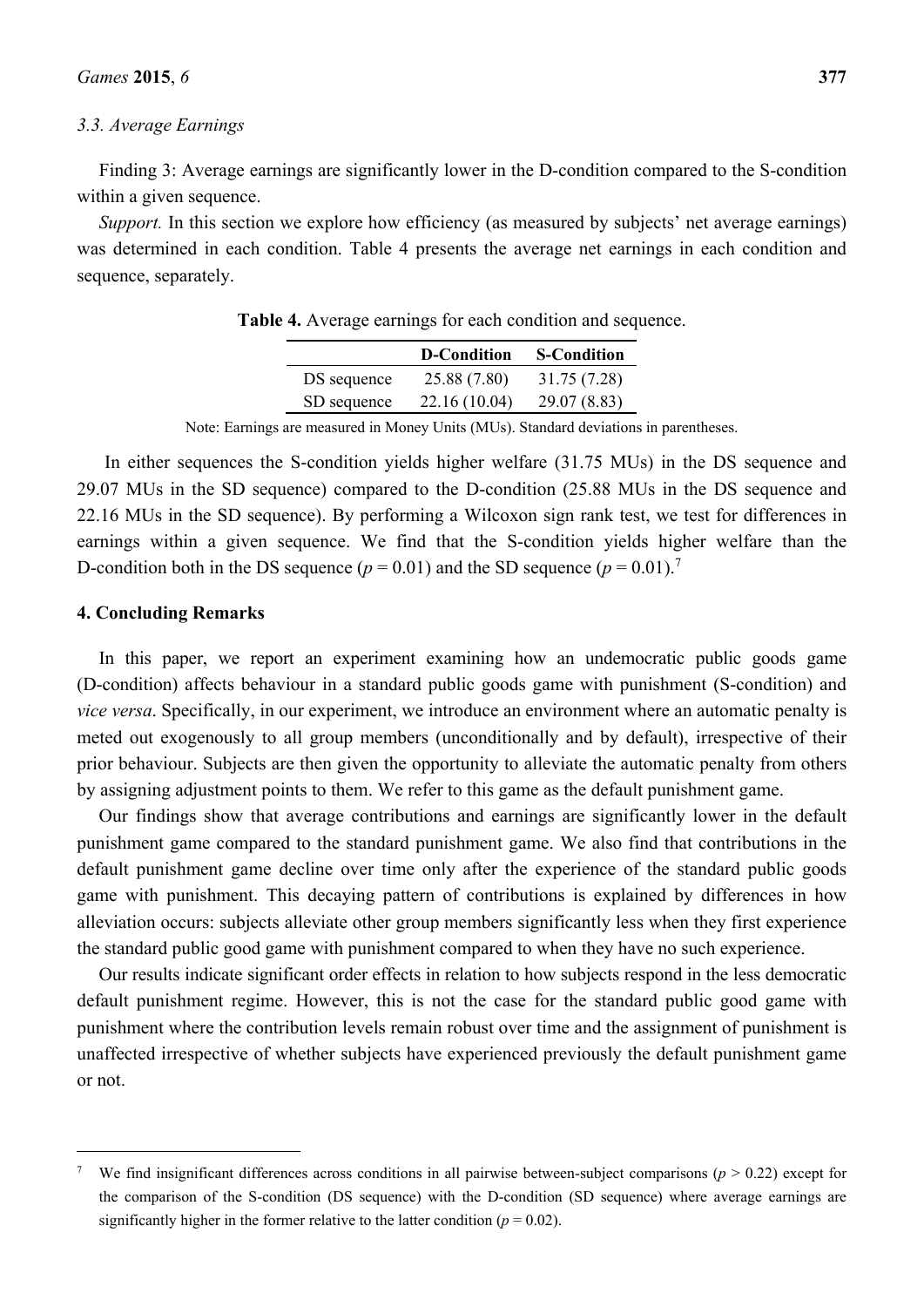We see at least two avenues for future research. First, investigating the perception of automatic penalty in subject pools with high levels of antisocial punishment may lead to interesting insights on the behavioural consequences of the default punishment game. Second, in the light of previous research (e.g., [5,6]) suggesting that if norm adherence or enforcement becomes more costly, norms are more likely to collapse, it will be of interest to analyse whether and if so, how the size of automatic penalty impacts on the sustainability of social norms.

#### **Acknowledgments**

We would like to thank James Cox, Robin Cubitt, Eamonn Ferguson, Simon Gächter, John Hey, the handling editor, Ananish Chaudhuri, and three anonymous reviewers for valuable comments and suggestions. The paper has also benefited from comments by seminar participants at the University of Nottingham and the ESA Meetings in Innsbruck (2009) and in Copenhagen (2010). Financial support from the ESRC (PTA-030-2005-00608) and the University of Nottingham is gratefully acknowledged.

#### **Conflicts of Interest**

The author declares no conflict of interest.

#### **Appendix A—Regression Results**

**Table A1.** Differences in contribution levels within a sequence—Regression results.

|                             | Dependent Variable: Contribution to the Group Account |                        |                        |                        |
|-----------------------------|-------------------------------------------------------|------------------------|------------------------|------------------------|
|                             | <b>DS</b> Sequence                                    |                        | <b>SD Sequence</b>     |                        |
|                             | Model $1(a)$                                          | Model $1(b)$           | Model $2(a)$           | Model $2(b)$           |
| S-condition                 | $2.09$ ** $(0.832)$                                   | $2.142$ ** $(0.829)$   |                        |                        |
| D-condition                 |                                                       |                        | $-3.117$ *** $(1.062)$ | 0.719(1.782)           |
| Period                      | $-0.287(0.190)$                                       | $-0.282(0.217)$        | $-0.428$ *** (0.088)   | $-0.080(0.168)$        |
| S-condition $\times$ Period |                                                       | $-0.009(0.130)$        |                        |                        |
| D-condition $\times$ Period |                                                       |                        |                        | $-0.697$ ** $(0.318)$  |
| Constant                    | $14.579$ *** (1.193)                                  | $14.553$ *** $(1.249)$ | $15.647$ *** $(2.000)$ | $13.730$ *** $(1.519)$ |
| Obs.                        | 800                                                   | 800                    | 720                    | 720                    |

Note: Linear mixed model estimates at independent matching group level. Robust standard errors are presented in parentheses. In Models (1a) and (1b) the dummy variable called "S-condition" is equal to 1 for the S-condition and 0 for the D-condition, whereas in Model (2a) and (2b) the dummy variable called "D-condition" is equal to 1 for the D-condition and 0 for the S-condition. The variable "Period" is equal to the actual number of periods. \*\* denotes significance at the 5-percent level and \*\*\* denotes significance at the 1-percent level.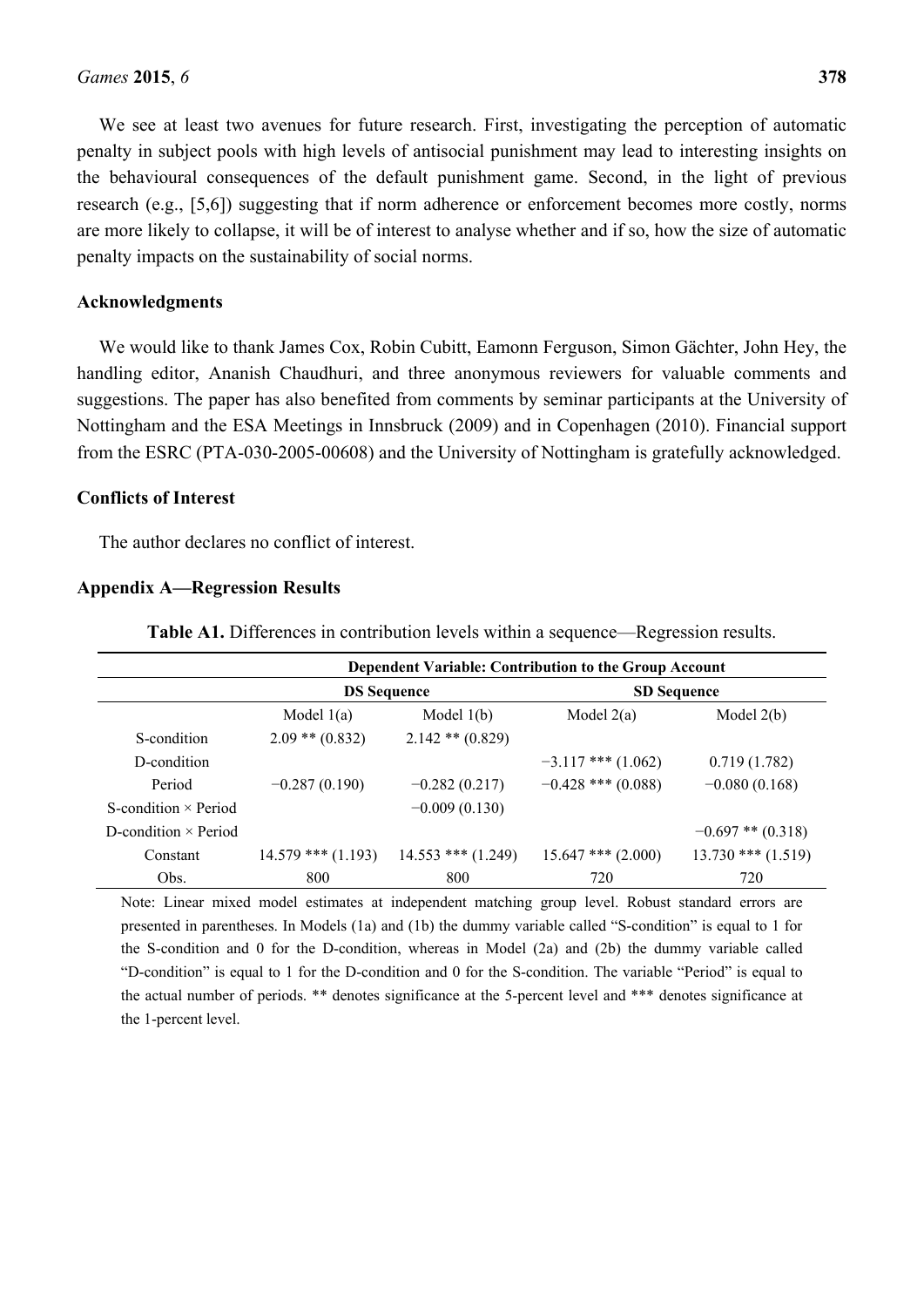| Dependent variable: Contribution to the Group Account |                        |                      |                        |                        |
|-------------------------------------------------------|------------------------|----------------------|------------------------|------------------------|
|                                                       | <b>DS</b> Sequence     |                      | <b>SD Sequence</b>     |                        |
|                                                       | Model $1(a)$           | Model $1(b)$         | Model $2(a)$           | Model $2(b)$           |
| S-condition                                           | $4.676$ ** $(2.260)$   | $5.395 * (2.864)$    |                        |                        |
| D-condition                                           |                        |                      | $-7.313***$ (2.192)    | 4.908(6.640)           |
| Period                                                | $-0.550(0.436)$        | $-0.488(0.459)$      | $-1.062***(0.290)$     | 0.028(0.581)           |
| S-condition $\times$ Period                           |                        | $-0.131(0.335)$      |                        |                        |
| D-condition $\times$ Period                           |                        |                      |                        | $-2.232 * (1.141)$     |
| Constant                                              | $18.557$ *** $(3.216)$ | $18.222$ *** (2.864) | $24.058$ *** $(6.023)$ | $18.096$ *** $(4.100)$ |
| Obs.                                                  | 800                    | 800                  | 720                    | 720                    |

**Table A2.** Differences in contribution levels within a sequence—Regression results.

Note: Tobit estimates. Standard errors presented in parentheses (clustered on independent matching groups) are presented in parentheses. In Models (1a) and (1b) the dummy variable called "S-condition" is equal to 1 for the S-condition and 0 for the D-condition, whereas in Model (2a) and (2b) the dummy variable called "D-condition" is equal to 1 for the D-condition and 0 for the S-condition. The variable "Period" is equal to the actual number of periods. \* denotes significance at the 10-percent level, \*\* denotes significance at the 5-percent level and \*\*\* denotes significance at the 1-percent level.

### **References**

- 1. Fehr, E.; Gächter, S. Cooperation and Punishment in Public Goods Experiments. *Am. Econ. Rev.* **2000**, *90*, 980–994.
- 2. Fehr, E.; Gächter, S. Altruistic Punishment in Humans. *Nature* **2002**, *415*, 137–140.
- 3. Chaudhuri, A. Sustaining cooperation in laboratory public goods experiments: A selective survey of the literature. *Exp. Econ.* **2011**, *14*, 47–83.
- 4. Gächter, S. Herrmann, B. Reciprocity, culture and human cooperation: Previous insights and a new cultural experiment. *Philos. Trans. R. Soc. B Biol. Sci.* **2009**, *364*, 761–806.
- 5. Anderson, C.; Putterman, L. Do non-strategic sanctions obey the law of demand? The demand for punishment in the voluntary contribution mechanism. *Games Econ. Behav.* **2006**, *54*, 1–24.
- 6. Carpenter, J. The demand for Punishment. *J. Econ. Behav. Organ.* **2007**, *62*, 522–542.
- 7. Egas, M.; Riedl, A. The economics of altruistic punishment and the maintenance of cooperation. *Proc. R. Soc. B Biol. Sci.* **2008**, *275*, 871–878.
- 8. Nikiforakis, N.; Normann, H.-T. A comparative static analysis of punishment in public-good experiment. *Exp. Econ.* **2008**, *11*, 358–369.
- 9. Cinyabuguma, M.; Page, T.; Putterman, L. Can second-order punishment deter perverse punishment? *Exp. Econ.* **2006**, *9*, 265–279.
- 10. Denant-Boemont, L.; Masclet, D.; Noussair, C. Punishment, counterpunishment and sanction enforcement in a social dilemma experiment. *Econ. Theory* **2007**, *33*, 145–167.
- 11. Nikiforakis, N. Punishment and Counter-Punishment in Public Goods Game: Can we still govern ourselves? *J. Public Econ.* **2008**, *92*, 91–112.
- 12. Gächter, S., Herrmann, B. The Limits of Self-Governance when Cooperators Get Punished: Experimental Evidence from Urban and Rural Russia. *Eur. Econ. Rev.* **2011**, *55*, 193–210.
- 13. Herrmann, B.; Thöni, C.; Gächter, S. Anticosial punishment across societies. *Science* **2008**, *319*, 1362–1367.